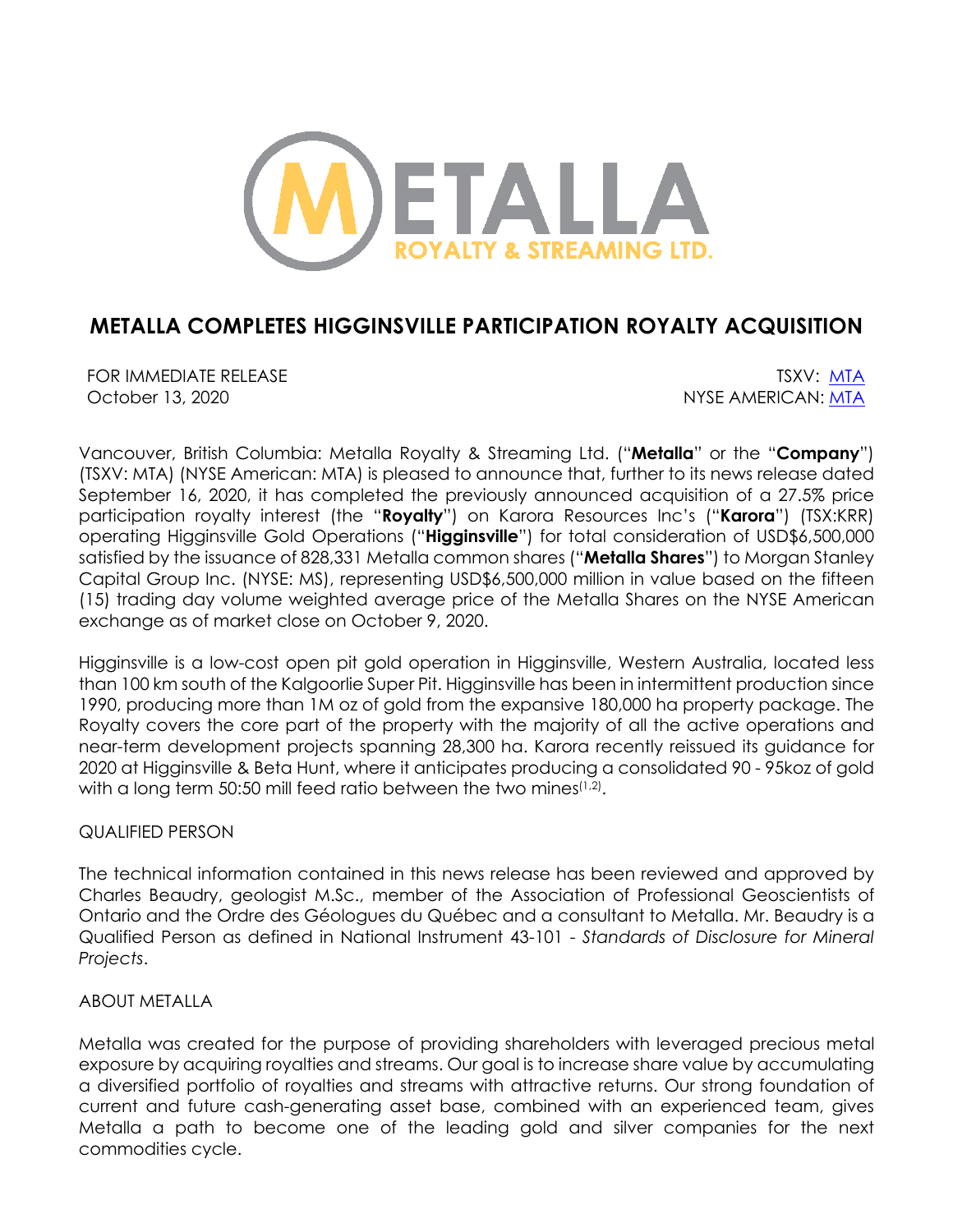For further information, please visit our website at www.metallaroyalty.com.

#### ON BEHALF OF METALLA ROYALTY & STREAMING LTD.

CONTACT INFORMATION

Metalla Royalty & Streaming Ltd.

Brett Heath, President & CEO Phone: 604-696-0741 Email: info@metallaroyalty.com

Kristina Pillon, Investor Relations Phone: 604-908-1695 Email: kristina@metallaroyalty.com

Website: www.metallaroyalty.com

Neither the TSXV nor its Regulation Services Provider (as that term is defined in the policies of the Exchange) accept responsibility for the adequacy or accuracy of this release.

Notes:

- (1) For details on the estimation of mineral resources and reserves, including the key assumptions, parameters and methods used to estimate the Mineral Resources and Mineral Reserves, Canadian investors should refer to the NI 43-101 Technical Reports for Beta Hunt & Higginsville Gold Operations and on file at www.sedar.com and the Karora Resources 2019 Annual Information Form.
- (2) See Karora Resources Press Release dated August 10, 2020

Information contained on any website or document referred to or hyperlinked in this press release shall not be deemed to be a part of this press release.

#### *TECHNICAL AND THIRD-PARTY INFORMATION*

Except where otherwise stated, the disclosure in this press release relating to Higginsville is based on information publicly disclosed by *the owners or operators of this property and information/data available in the public domain as at the date hereof and none of this information has been independently verified by Metalla. Specifically, as a royalty holder, Metalla has limited, if any, access to the property subject to the Royalty. Although Metalla does not have any knowledge that such information may not be accurate, there can be no assurance that such third party information is complete or accurate. Some information publicly reported by the operator may relate to a larger property than the area covered by Metalla's Royalty interest. Metalla's royalty interests often cover less than 100% and sometimes only a portion of the publicly reported mineral reserves, mineral resources and production of a property.*

*The disclosure was prepared in accordance with Canadian National Instrument 43-101 ("NI 43-101"), which differs significantly from the current requirements of the U.S. Securities and Exchange Commission (the "SEC") set out in Industry Guide 7. Accordingly, such disclosure may not be comparable to similar information made public by companies that report in accordance with Industry Guide 7. In particular, this news release may refer to "mineral resources", "measured mineral resources", "indicated mineral resources" or "inferred mineral resources". While these categories of mineralization are recognized and required by Canadian securities laws, they are not recognized by Industry Guide 7 and are not normally permitted to be disclosed in SEC filings by U.S. companies that are*  subject to Industry Guide 7. U.S. investors are cautioned not to assume that any part of a "mineral resource", "measured mineral *resource", "indicated mineral resource", or "inferred mineral resource" will ever be converted into a "reserve." In addition, "reserves" reported by the Company under Canadian standards may not qualify as reserves under Industry Guide 7. Under Industry Guide 7, mineralization may not be classified as a "reserve" unless the mineralization can be economically and legally extracted or produced at the time the "reserve" determination is made. Accordingly, information contained or referenced in this news release containing descriptions of mineral deposits may not be comparable to similar information made public by U.S. companies subject to the reporting and disclosure requirements of Industry Guide 7.*

*"Inferred mineral resources" have a great amount of uncertainty as to their existence and great uncertainty as to their economic and*  legal feasibility. It cannot be assumed that all or any part of an inferred mineral resource will ever be upgraded to a higher category.